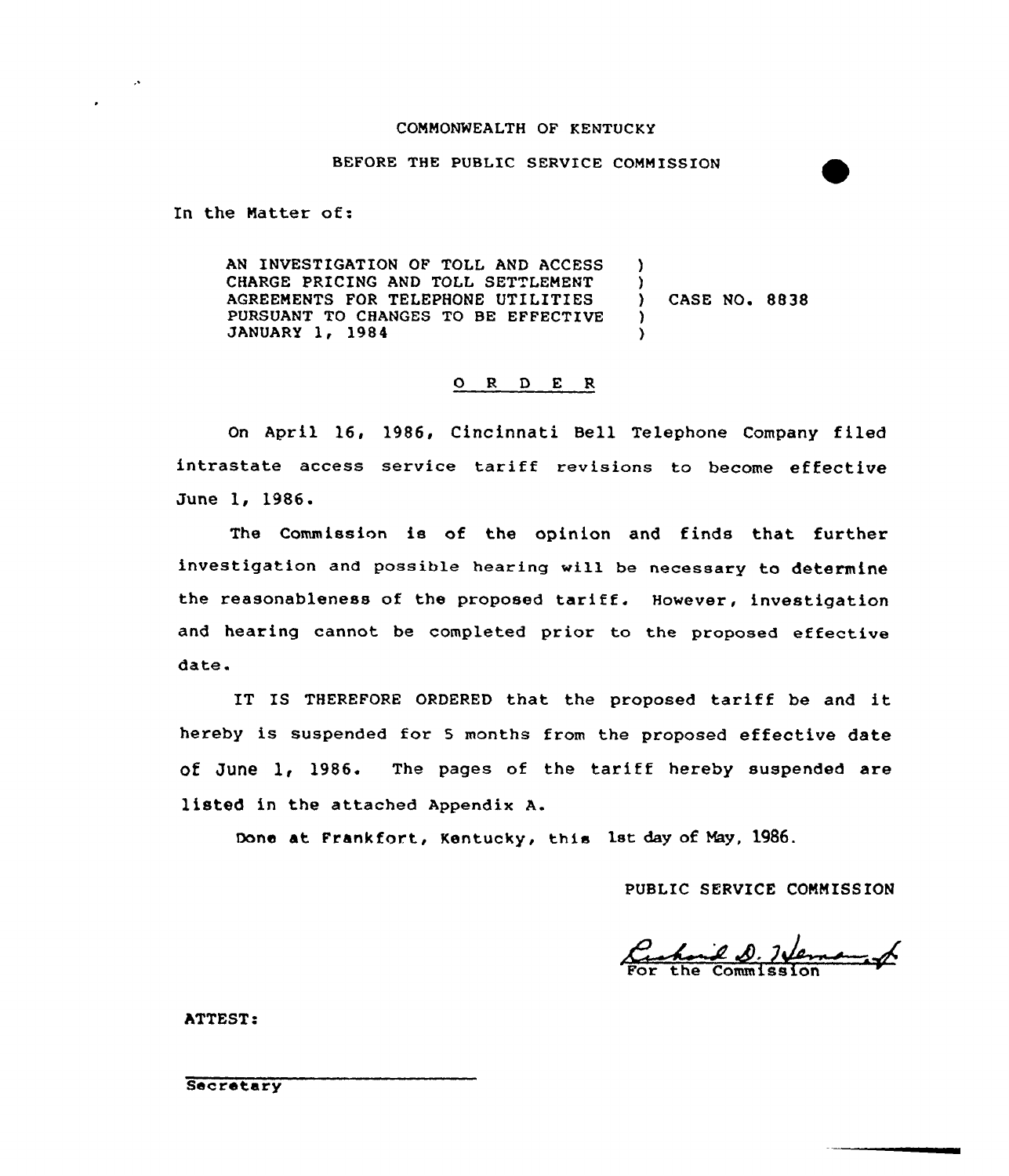# APPENDIX A

 $\bar{1}$ 

and the state of

## Access Service Tariff PSCK Wo. 1

| <b>Table of Contents</b> | 2nd Revised Page 8     | Cancels 1st Revised Page 8   |
|--------------------------|------------------------|------------------------------|
| Table of Contents        | 2nd Revised Page 9     | Cancels 1st Revised Page 9   |
| Table of Contents        | 1st Revised page 9.1   | Cancels Original Page 9.1    |
| Table of Contents        | 2nd Revised Page 10    | Cancels 1st Revised Page 10  |
| Section 3                | 1st Revised Page 109.1 | Cancels Original Page 109.1  |
| Section 3                | 2nd Revised Page 110   | Cancels 1st Revised Page 110 |
| Section 3                | 1st Revised Page 110.1 | Cancels Original Page 110.1  |
| Section 3                | 2nd Revised Page 112   | Cancels 1st Revised Page 112 |
| Section 3                | Original Page 112.1    |                              |
| Section 3                | 2nd Revised Page 119   | Cancels 1st Revised Page 119 |
| Section 3                | Original Page 119.1    |                              |
| Section 3                | Original Page 119.2    |                              |
| <b>Section 3</b>         | 2nd Revised Page 120   | Cancels 1st Revised Page 120 |
| <b>Section 3</b>         | 1st Revised Page 120.1 | Cancels Original Page 120.1  |
| <b>Section 3</b>         | 1st Revised Page 120.2 | Cancels Original Page 120.2  |
| <b>Section 3</b>         | 1st Revised Page 120.3 | Cancels Original Page 120.3  |
| <b>Section 3</b>         | 1st Revised Page 120.4 | Cancels Original Page 120.4  |
| Section 3                | 1st Revised Page 120.6 | Cancels Original Page 120.6  |
| Section 3                | 1st Revised Page 120.7 | Cancels Original Page 120.7  |
| Section 3                | 1st Revised Page 120.8 | Cancels Original Page 120.8  |
| Section 3                | 1st Revised Page 120.9 | Cancels Original Page 120.9  |
| Section 3                | Original Page 120.9.1  |                              |
| <b>Section 3</b>         | 2nd Revised Page 121   | Cancels 1st Revised Page 121 |
| Section 5                | 2nd Revised Page 129   | Cancels 1st Revised Page 129 |
| Section 5                | 1st Revised Page 129.1 | Cancels Original Page 129.1  |
| <b>Section 6</b>         | 2nd Revised Page 160   | Cancels 1st Revised Page 160 |
| <b>Section 6</b>         | 2nd Revised Page 161   | Cancels 1st Revised Page 161 |
| <b>Section 6</b>         | 1st Revised Page 161.1 | Cancels Original Page 161.1  |
| Section 6                | 2nd Revised Page 162   | Cancels 1st Revised Page 162 |
| Section 6                | 2nd Revised Page 176   | Cancels 1st Revised Page 176 |
| Section 6                | 2nd Revised Page 177   | Cancels 1st Revised Page 177 |
| Section 6                | 2nd Revised Page 181   | Cancels 1st Revised Page 181 |
| Section 6                | 2nd Revised Page 183   | Cancels 1st Revised Page 183 |
| Section 6                | 2nd Revised Page 184   | Cancels 1st Revised Page 184 |
| Section 6                | 1st Revised Page 195.1 | Cancels Original Page 195.1  |
| <b>Section 6</b>         | 2nd Revised Page 196   | Cancels 1st Revised Page 196 |
| Section 6                | 2nd Revised Page 197   | Cancels 1st Revised Page 197 |
| Section 6                | 1st Revised Page 200.1 | Cancels Original Page 200.1  |
| Section 6                | 2nd Revised Page 201   | Cancels 1st Revised Page 201 |
| Section 6                | 2nd Revised Page 216   | Cancels 1st Revised Page 216 |
| Section 6                | 2nd Revised Page 217   | Cancels 1st Revised Page 217 |
| Section 6                | 2nd Revised Page 220   | Cancels 1st Revised Page 220 |
| Section 6                | 2nd Revised Page 221   | Cancels 1st Revised Page 221 |
| Section 6                | 1st Revised Page 227.1 | Cancels Original Page 227.1  |
| <b>Section 6</b>         | 1st Revised Page 227.2 | Cancels Original Page 227.2  |
| Section 6                | 1st Revised Page 227.3 | Cancels Original Page 227.3  |
| Section 6                | 2nd Revised Page 228   | Cancels 1st Revised Page 228 |
| Section 6                | lat Revised Page 229.2 | Cancels Original Page 229.2  |
| Section 6                | 2nd Revised Page 230   | Cancels 1st Revised Page 230 |
| Section 6                | 2nd Revised Page 240   | Cancels 1st Revised Page 240 |
| Section 6                | 2nd Revised Page 241   | Cancels 1st Revised Page 241 |
| Section 6                | 2nd Revised Page 242   | Cancels 1st Revised Page 242 |
| Section 6                | 2nd Revised Page 243   | Cancels 1st Revised Page 243 |

 $\frac{1}{2} \frac{1}{2} \frac{1}{2} \frac{1}{2} \frac{1}{2} \frac{1}{2} \frac{1}{2} \frac{1}{2} \frac{1}{2} \frac{1}{2} \frac{1}{2} \frac{1}{2} \frac{1}{2}$